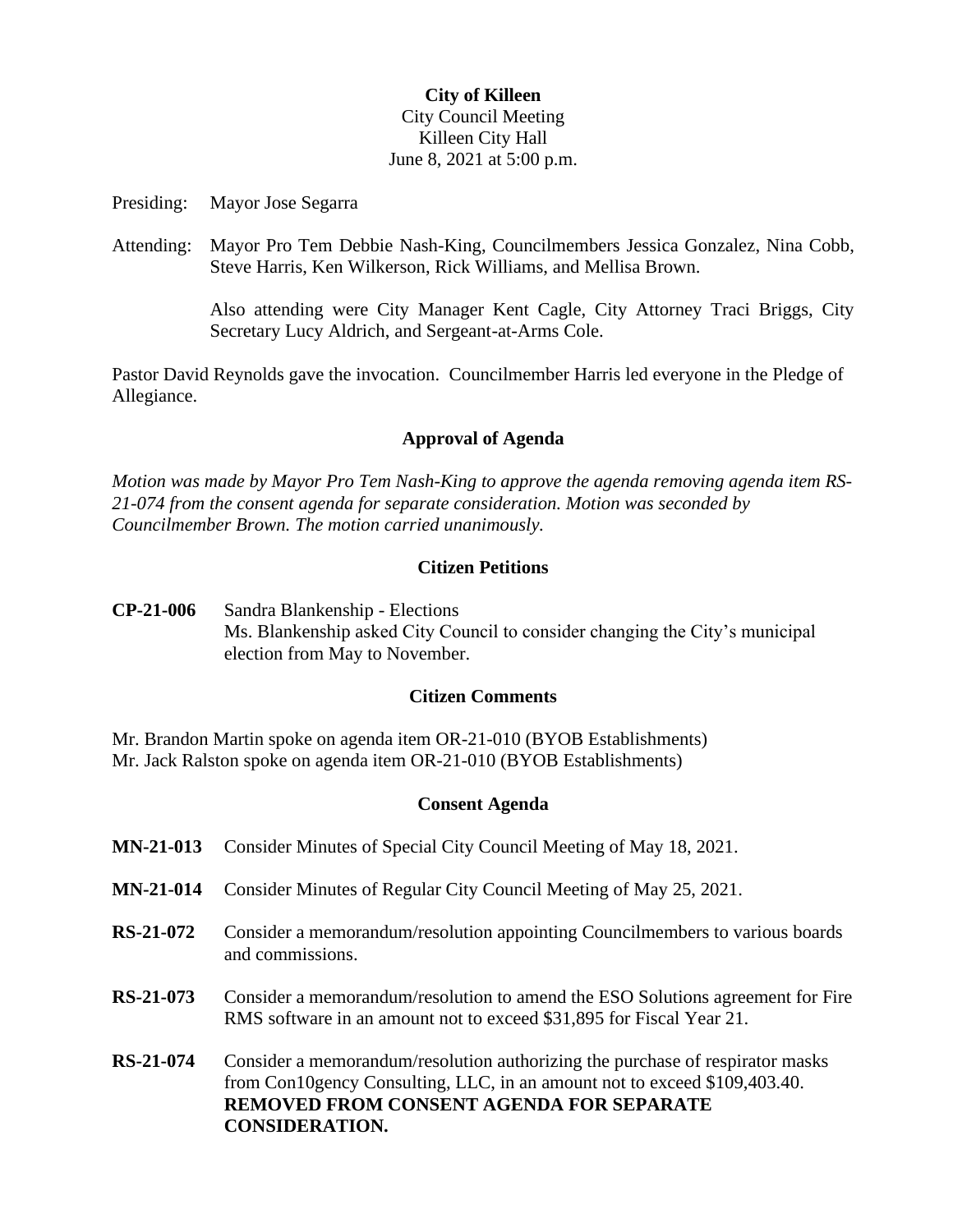Regular City Council Meeting June 8, 2021 – Page 2

- **RS-21-075** Consider a memorandum/resolution awarding RFP 20-21 Group Employee Medical and Pharmaceutical Benefits to United Healthcare for self-insured benefits effective October 1, 2021.
- **RS-21-076** Consider a memorandum/resolution accepting a Federal Aviation Administration Military Airport Program Grant for the Rehabilitation of the Airport Parking Lot at Killeen Fort Hood Regional Airport.
- **RS-21-077** Consider a memorandum/resolution awarding Bid No. 21-23, Rehabilitation of the Parking Lot at Killeen Fort Hood Regional Airport, to Viking Construction Inc. in the amount of \$276,620.
- **RS-21-078** Consider a memorandum/resolution accepting a Federal Aviation Administration Military Airport Program Grant for the Design of a Corporate Aviation Hangar.
- **RS-21-079** Consider a memorandum/resolution approving a Professional Services Agreement with Garver, LLC, for the design of a corporate hangar at the Killeen Fort Hood Regional Airport, in the amount of \$349,500.
- **RS-21-080** Consider a memorandum/resolution approving a lease agreement with CSI Aviation, Inc. at the Killeen Fort Hood Regional Airport.

*Motion was made by Councilmember Harris to approve the consent agenda. Motion was seconded by Councilmember Wilkerson. Motion carried unanimously.*

## **Resolutions**

**RS-21-074** Consider a memorandum/resolution authorizing the purchase of respirator masks from Con10gency Consulting, LLC, in an amount not to exceed \$109,403.40. **Staff Comments:** Chief Kimble, Police Chief. Chief Kimble was available to provide additional information and answer questions.

*Motion was made by Councilmember Brown to disapprove RS-21-074, without a second the motion died. Motion was made by Mayor Pro Tem Nash-King to approve RS-21-074. Motion was seconded by Councilmember Wilkerson. Motion carried 6 to 1 with Councilmember Brown in opposition.*

## **Ordinances**

**OR-21-010** Consider an ordinance amending the Code of Ordinances Chapter 15, Licenses, Permits and Miscellaneous Business Regulations, to adopt regulations for BYOB business establishments.

> The City Secretary read the caption of the ordinance. AN ORDINANCE AMENDING CHAPTER 15 OF THE CODE OF ORDINANCES OF THE CITY OF KILLEEN; PROVIDING FOR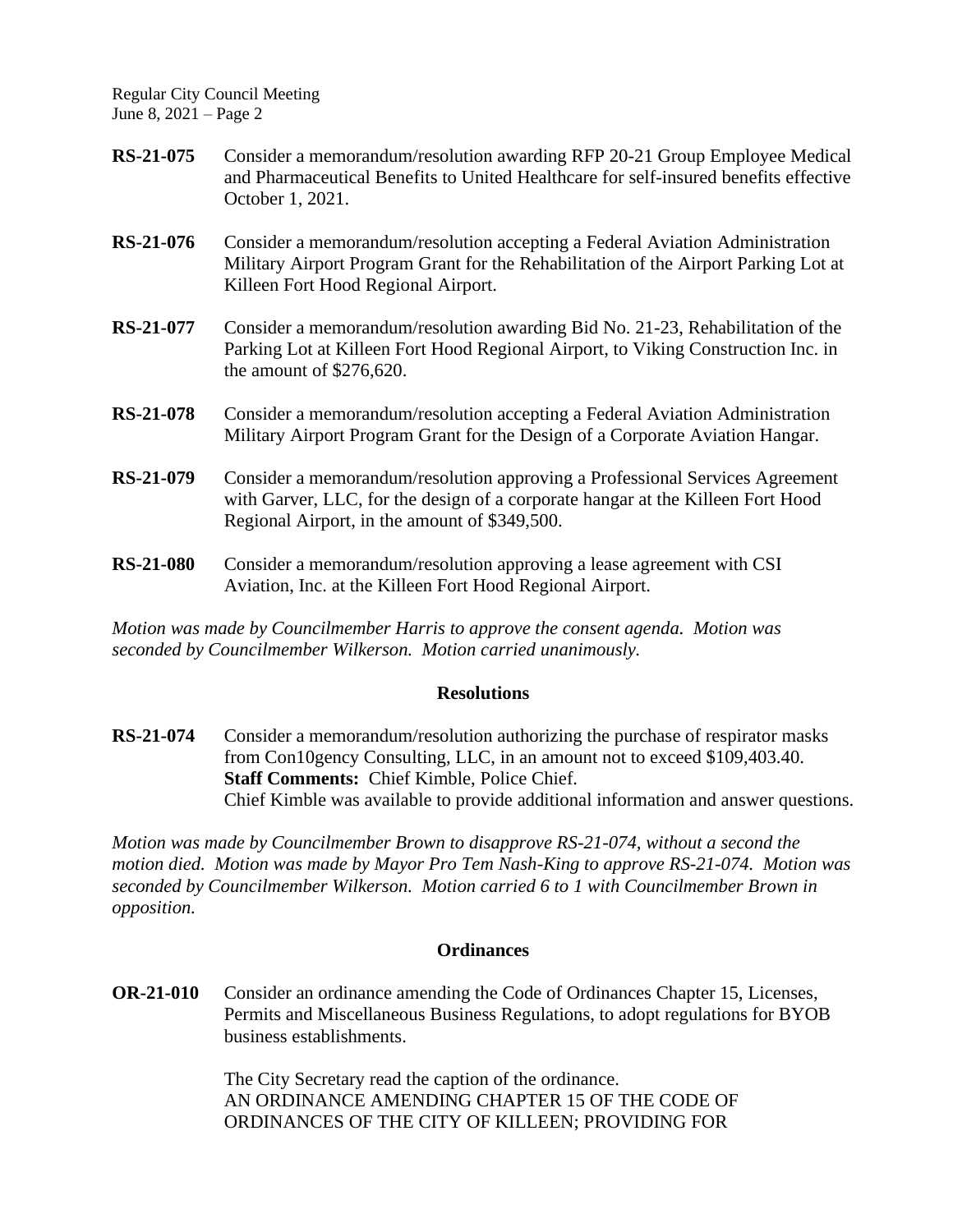AMENDMENTS TO THE CITY'S LICENSES, PERMITS AND MISCELLANEOUS BUSINESS REGULATIONS; ADOPTING ARTICLE VIII, BYOB BUSINESS REGULATIONS; PROVIDING FOR THE REPEAL OF CONFLICTING PROVISIONS; PROVIDING FOR A SEVERABILITY CLAUSE; PROVIDING FOR A SAVINGS CLAUSE; PROVIDING FOR PUBLICATION AND AN EFFECTIVE DATE.

**Staff Comments:** Tony McIlwain, Executive Director of Development Services. City Council directed staff to present an ordinance based off other cities ordinances regulating BYOB business establishments. The proposed ordinance amends the city's existing licenses, permits and miscellaneous business regulations contained in Chapter 15 of the Code of Ordinances. Primarily, the intent of the ordinance is to establish permit requirements and associated regulations.

*Motion was made by Councilmember Brown to approve OR-21-010 without a second the motion died. Motion was made by Mayor Pro Tem Nash-King to disapprove OR-21-010. Motion was seconded by Councilmember Williams. During discussions, Councilmember Wilkerson requested a call for the vote. Mayor Pro Tem seconded the call. Call for the vote failed 4 to 3 with Councilmember Brown, Councilmember Gonzalez and Councilmember Harris in opposition (the vote to call for the vote requires 2/3 to pass). Discussions continued. Motion to disapprove OR-21-010 carried 4 to 3 with Councilmember Brown, Councilmember Gonzalez and Councilmember Harris in opposition.*

## **Public Hearings**

**PH-21-021 HOLD** a public hearing and consider an ordinance amending the FY 2021 Annual Budget of the City of Killeen to increase revenue and expense accounts in Aviation funds.

> The City Secretary read the caption of the ordinance. AN ORDINANCE OF THE CITY COUNCIL OF THE CITY OF KILLEEN, TEXAS, AMENDING THE FY 2021 ANNUAL BUDGET OF THE CITY OF KILLEEN TO INCREASE REVENUE AND EXPENSE ACCOUNTS IN AVIATION FUNDS; REPEALING ALL ORDINANCES OR PARTS OF ORDINANCES IN CONFLICT WITH THIS ORDINANCE; PROVIDING A SAVING CLAUSE; AND ESTABLISHING AN EFFECTIVE DATE.

**Staff Comments:** Miranda Drake, Director of Budget.

The Aviation Department has been offered grants from the Federal Aviation Administration supporting the rehabilitation of the customer parking lot and for the design of a second corporate hangar that the Killeen-Fort Hood Regional Airport. The budget amendment will increase revenues for receipt of funds from the grants and will increase expenses for both mentioned projects in the Aviation Fund. City staff recommends City Council approve the ordinance amending the FY 2021 Annual Budget.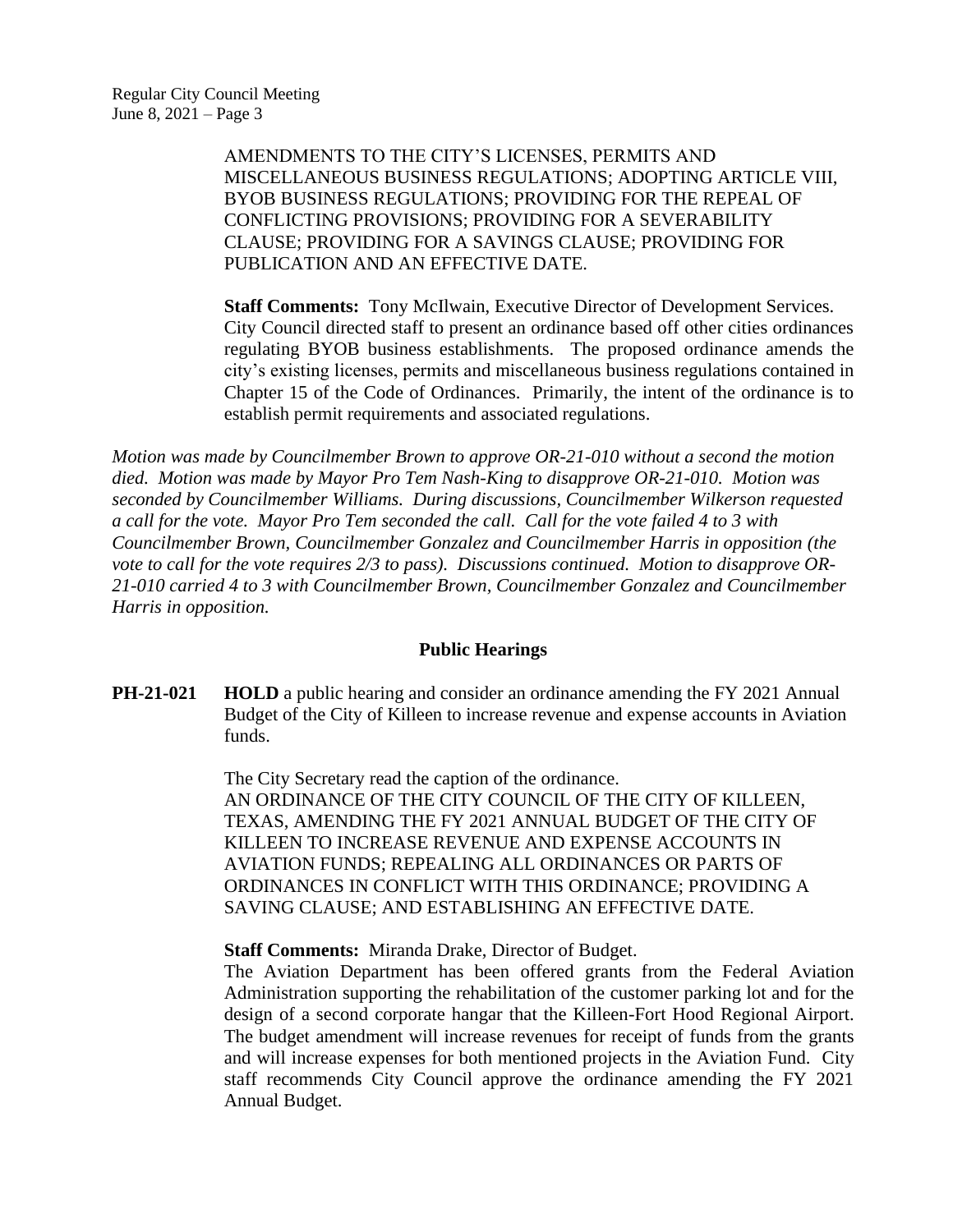Mayor Segarra opened the public hearing. With no one appearing, the public hearing was closed.

*Motion was made by Mayor Pro Tem Nash-King to approve PH-21-024. Motion was seconded by Councilmember Williams. Motion carried unanimously.*

**PH-21-025 • HOLD** a public hearing and consider an ordinance requested by Jim Wright on behalf of Isdale, Isdale, Isdale (Case #Z21 09) to rezone Suite B16 out of the Isdale Addition Extension, Block 001, Lot Pt. 1, 2 (approximately 0.476 acre), from "B 2" (Local Retail District) to "B 2" (Local Retail District) with a Conditional Use Permit (CUP) for an adult daycare facility. The property is addressed as 2904 Trimmier Rd., Killeen, Texas.

> The City Secretary read the caption of the ordinance. AN ORDINANCE AMENDING THE ZONING ORDINANCE OF THE CITY OF KILLEEN BY CHANGING THE ZONING OF SUITE B16 OUT OF THE ISDALE ADDITION EXTENSION, BLOCK 001, LOT PT. 1, 2 (APPROXIMATELY 0.476 ACRE); PROVIDING A SAVINGS CLAUSE; PROVIDING FOR THE REPEAL OF CONFLICTING PROVISIONS; PROVIDING FOR AN EFFECTIVE DATE.

> **Staff Comments:** Tony McIlwain, Executive Director of Development Services. The subject property is designated as General Commercial on the Future Land Use Map (FLUM) of the Comprehensive Plan. Staff notified eighteen (18) surrounding property owners within 400' of the property. To date, staff has not received any response. Staff recommends approval of the applicant's zoning request. The Planning & Zoning Commission recommended approval by a vote of 6 to 0.

Mayor Segarra invited the applicant to speak.

The applicant, Ms. Donnetta Bills, appeared before City Council to provide additional information and answer questions.

Mayor Segarra opened the public hearing.

Mr. Jim Wright spoke in favor of the request.

With no one else appearing, the public hearing was closed.

*Motion was made by Mayor Pro Tem Nash-King to approve PH-21-025. Motion was seconded by Councilmember Gonzalez. Councilmember Brown made a motion to amend the motion to the include in the conditional use that the opening hours strictly be set as Monday through Friday from 8:00 a.m. to 5:00 p.m. Without a second the amendment to the motion died. Motion carried unanimously.*